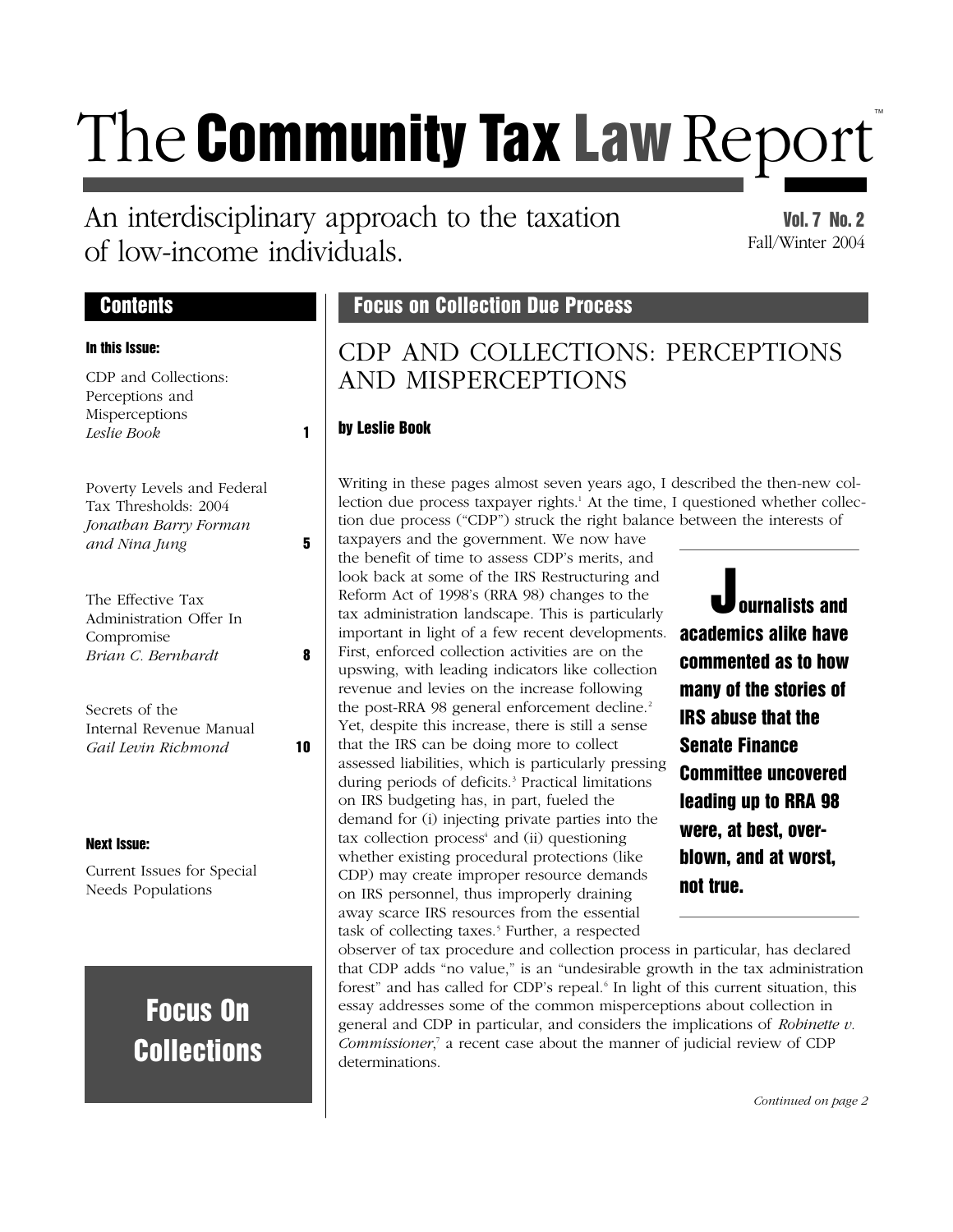#### The Community Tax Law Project

Elaine Javonovich, *Executive Director*

#### Board of Directors

Elizabeth J. Atkinson, Esq., *Norfolk, VA* William C. Barrett, III, C.P.A., *Richmond, VA* Craig D. Bell, Esq., *Richmond, VA* Brian C. Bernhardt, Esq., *Richmond, VA* Neil Birkhoff, Esq., *Roanoke, VA* B. Stephanie Commander, Esq., *Charlottesville, VA* Samuel A. Derieux, C.P.A., *Richmond, VA* John W. Flora, Esq., *Harrisonburg, VA* Frances F. Goldman, Esq., C.P.A., *Richmond, VA* J. William Gray, Jr., Esq., *Richmond, VA* R. Braxton Hill, III, Esq., *Virginia Beach, VA* Laura E. Jones, Esq., *Richmond, VA* Anita C. Soucy, Esq., *Washington, DC* Edith E. Weiss, C.P.A., *Norfolk, VA*

#### The Community Tax Law Report Volume 7, Number 2: Fall/Winter 2004 Copyright 2005, The Community Tax Law Project

*The Community Tax Law Report* is a semi-annual newsletter published by **The Community Tax Law Project**, a 501(c)(3) organization founded on the belief that a taxpayer's access to legal representation in tax matters should not depend solely on his or her ability to pay for such services.

*The Community Tax Law Report's* mission is two-fold: to serve as an educational tool and as a forum for policy discussion. *The Report* provides nonpartisan instruction and analysis of topics relating to the taxation of low-income individuals.

Please send manuscripts and letters to: Editor *The Community Tax Law Report* P.O. Box 11322 Richmond, VA 23230-1322 Phone: (804) 358-5855; Fax: (804) 353-6968

*The Report* cannot be responsible for unsolicited manuscripts. It reserves the right to accept and reject any manuscripts and the right to condition acceptance upon editorial revisions.

Expressions of opinion contained in *The Community Tax Law Report* are solely those of the authors and do not necessarily reflect those of **The Community Tax Law**

**Project,** its directors, officers or the editors of the Report. *The Community Tax Law Report* is funded in part by a

grant from the Commonwealth of Virginia.

Natalie J. Wilson, *Editor*

Elaine Javonovich*, Design Editor*

Charron Montgomery*, Student Editor*

Masthead Design by Maxine Mills Graphic Design, Inc., Carrboro, NC

#### **Perceptions**

#### *The discrediting of much of the testimony leading up to RRA 98 regarding IRS abuses suggested that IRS procedures were not in need of systemic changes.*

Journalists and academics alike have commented as to how many of the stories of IRS abuse that the Senate Finance Committee uncovered leading up to RRA 98 were, at best, overblown, and at worst, not true.<sup>8</sup> What conclusion follows from this? While I am not entirely sure, it does not support the conclusion that all of RRA 98's statutory changes and additional procedural protections (like CDP) were unnecessary. Despite RRA 98's legislative process failures, there is a fundamental soundness in the underlying rationale of CDP, i.e., adversarial processes and external checks on agency discretion contribute to better agency practice and protect taxpayer rights. Many respected observers, including the GAO and some of the country's top experts on tax procedure, testified and reported of routine IRS violations of procedures and how, in the collection process, unfettered discretion contributed to risks of agency error and taxpayer harm.<sup>9</sup> While CDP might be underinclusive in some respects and overinclusive in others (and as such CDP would benefit from some legislative and administrative changes, as I discuss in a recent article published in the Houston Law Review<sup>10</sup>), it is fair to say there was a genuine consensus that IRS collection practices were in need of reform. However, there was, and still is, a difference of opinion as to whether those changes should be generated from internal processes, through better management and employee training, for example, or external processes like a greater and more independent role for Appeals and a new judicial check on certain collection actions. Yet, in areas where RRA 98 did not systemically alter collection processes, like general offer in compromise (OIC) review, IRS internal changes have not materially improved administration, leading respected observers to question whether the IRS is falling short in protecting taxpayer rights, delivering quality service and collecting otherwise uncollected revenues.<sup>11</sup>

#### *Tax collection is ultimately a matter of inventory management, resulting in a belief that IRS collection practice can best be improved through increased centralization.*

Many tax collection decisions are really just a matter of automatic actions, undertaken at the level of computer-generated actions. In any system involving hundreds of thousands or millions of actions, like tax collection, it is unrealistic to expect individualized decisions on all collection determinations. Not only is it unrealistic, it also would be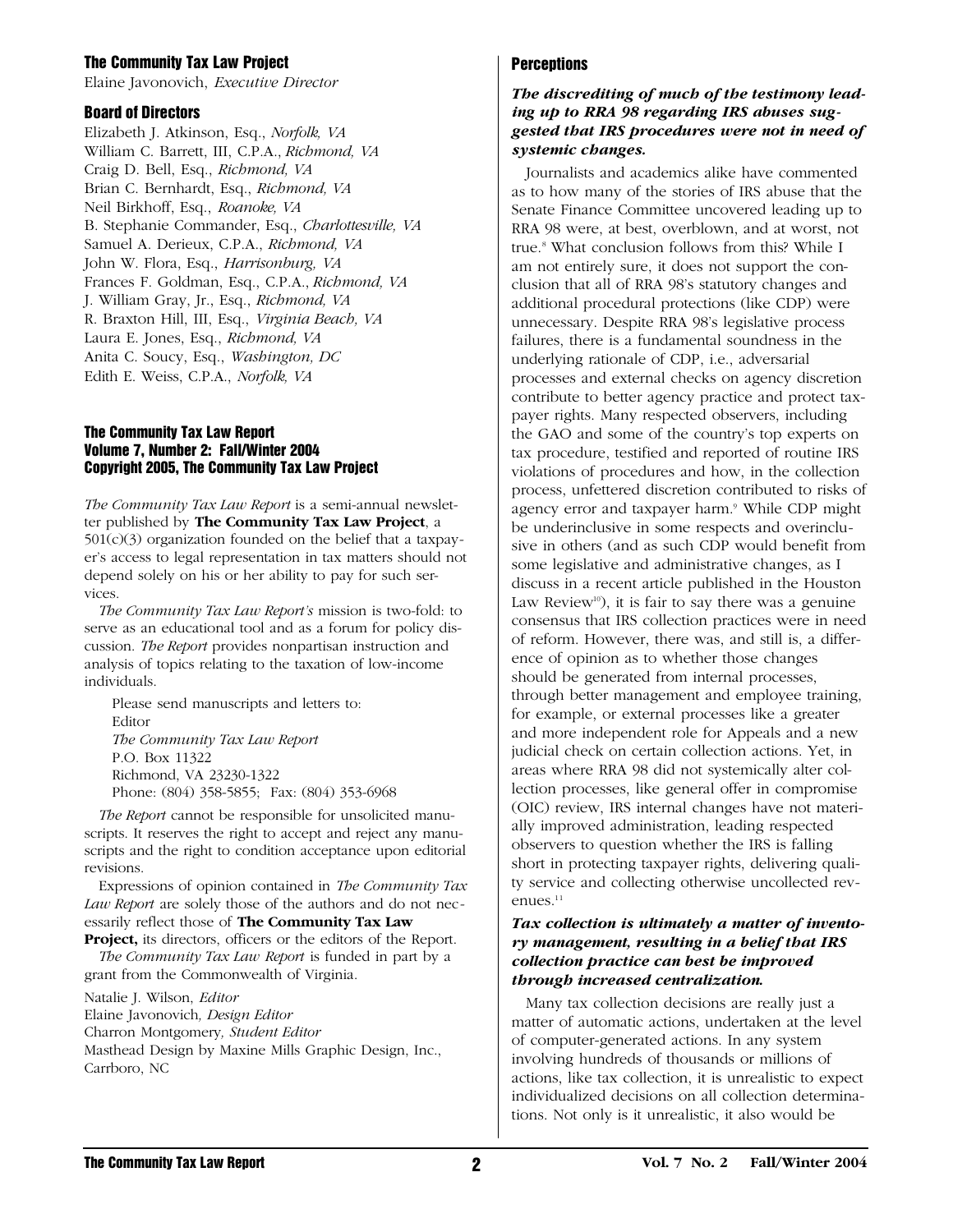foolish practice, for many determinations do not involve unreasonable prospects of harming individual interests or carry with them serious risk of government mistake.

At the same time, the danger of relying too much on treating all collection determinations as matters which the IRS can manage as inventory is that there are real and varying individual interests implicated in collection

determinations, individual interests which IRS bulk processing and overreliance on centralization will likely shortchange. Adversarial review proceedings work best when there is a need for individualized determinations, where there is a need for the IRS to exercise judgment and discretion concerning a taxpayer's individual circumstances. Internal IRS incentives to properly classify taxpayers in the collection stage provide a powerful tool to ensure acceptable agency practice without the need for external review in most, though not all, determinations. Fixing or improving the processing of centralized review will not necessarily lead to acceptable performance. IRS failure to give consideration to individualized factors, or improper analysis of a tax-

payer's particular facts and circumstances, contributes to risk of error<sup>12</sup> and risk of taxpayers' unwillingness to accept agency decisions, even if those decisions are substantively proper. Characteristics of many lowerincome taxpayers, including language and literacy barriers, and a lack of ready access to obtain and copy documentation, can contribute to rote rejection, with little room for individual judgment about a taxpayer's particular circumstances. Increased unfair rejections (and possibly improper acceptances) will likely accompany an over-reliance on remote centralized review.

The tough question for administrators or the legislature is to gauge which determinations require or would benefit from individualized determinations. One way to approach this issue is to borrow a utilitarian approach that balances interests, an approach inherent in procedural due process jurisprudence. That analysis considers the adequacy of existing procedures by applying a three-part inquiry considering the private interest affected by the official action; the risk of depriving that interest through procedures used, as well as probable value of additional safeguards; and the government's interest, including the administrative burden that additional requirements would impose.<sup>13</sup> This approach reflects the normative view that not all government decisions are equal—some deserve more protective procedures on the adversarial model, and others fewer. The danger

**RS** failure to give consideration to individualized factors, or improper analysis of a taxpayer's particular facts and circumstances, contributes to risk of error and risk of taxpayers' unwillingness to accept agency decisions, even if those decisions are substantively proper.

with the view of tax collection that treats all collection decisions as inventory management is that it tends to treat all agency collection decisions with a broad brush, and fails to distinguish that different collection determinations should trigger different processes because there are different interests at stake and different risks of error. For example, individuals have strong interests in correct determinations regarding certain collection alter-

natives, like OICs, that lead to the possibility of a permanent solution to a possibly crippling tax debt. Further, the failure to consider matters appropriately places government interests at risk, interests that extend beyond the government's general desire for good administration. After all, insights from procedural justice scholars suggest strongly that individuals' willingness to accept decisions (and hence their likely future compliance) is not just tied to outcome.<sup>14</sup> Procedures like opportunity to participate and voice positions—interests at greater risk with remote centralized collection determination review—contribute to satisfaction and acceptance of adjudicatory decisions. The IRS should be greatly concerned with this effect on long-term compliance, and decisions

that neglect this may turn out to be penny-wise but pound foolish.

#### *CDP may turn Appeals into a mini-tax court and rob it of its informal traditions.*

In some sense, CDP, with its requirement of judicial review (albeit limited) of IRS collection determinations is a reflection of Congress' desire to inject some adversarial process and individualized determination into the collection process. In reaching a determination regarding taxpayer CDP requests, Appeals is supposed to, for example, balance the government's need to collect taxes with the individual's interest in having the taxes collected in the least intrusive way possible.15 Moreover, Appeals, upon taxpayer request, is supposed to make an independent determination regarding the IRS's rejection of a proposed collection alternative.<sup>16</sup> At the conclusion of the process, Appeals is supposed to issue a written determination notice setting forth its conclusions and summarizing the basis for its conclusion.

One observer has concluded that this process, and the possibility of judicial review in particular, threatens to turn Appeals into a mini-administrative law judge (ALJ) or Tax Court.<sup>17</sup> I think this concern is overstated. For informal adjudications, practice varies considerably, with some proceedings even less formal than Appeals conferences have traditionally been, while others con-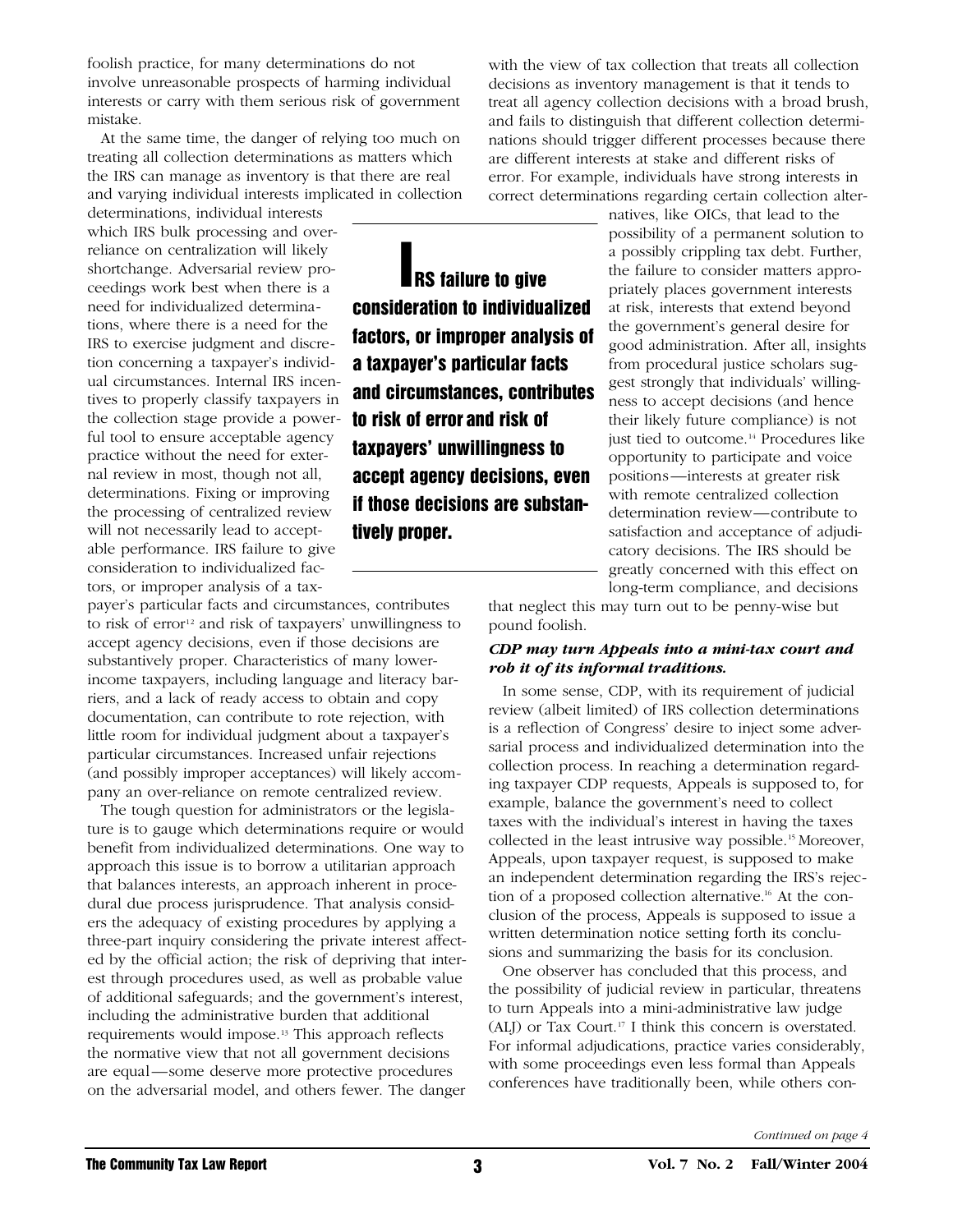#### Collection Due Process: *continued from page 3*

tain many procedural protections akin to formal ALJ hearings. In other areas of administrative law, many administrative determinations are informal adjudications that require no formal ALJ, with a limited statutory mandate as to what procedures are applicable at those hearings—essentially the right to counsel and a brief statement explaining the agency's findings if it denies relief.<sup>18</sup> Yet, courts review a significant amount of those determinations on an abuse of discretion basis, and the proceedings are often conducted informally, without many procedural rights associated with formal ALJ proceedings or trial courts. In fact, some administrative law scholars consider these informal adjudications as outside the Administrative Procedures Act (APA), because the APA provides essentially no minimal procedural requirements for those types of adjudications.<sup>19</sup>

The variety of procedures that other agencies use in their informal adjudications suggests that CDP need not change Appeals into a miniaturized Tax Court or change Appeals Officers into quasi-ALJs. Yet, in administrative law, judicial review done on an abuse of discretion basis does have as its focal point the evidence that the agency considered below in making its determination. This focus on the evidence before the administrative agency brings into question the role of the record and evidence that Appeals considers, which leads to a discussion of the controversial case of *Robinette v. Commissioner*, and considers further whether CDP's mode of judicial review alone creates the risk that Appeals will transform to an ALJ-type body.<sup>20</sup>

#### An Application of the Abuse of Discretion Review Standard in CDP

#### *Robinette v. Commissioner*

In *Robinette*, the Tax Court held, in a divided opinion, that in reviewing a CDP determination for abuse of discretion the Tax Court may consider evidence at trial which was not included in Appeals' administrative record.<sup>21</sup> In doing this, the Tax Court held that the IRS had abused its discretion in terminating an offer in compromise based upon doubt as to collectibility, because the taxpayer's subsequent breach of the offer terms was not material.<sup>22</sup> The facts were sympathetic for reversing Appeals' determination: the taxpayer fully paid a considerable offer amount and the taxpayer was compliant with his filing and payment obligations except for one oversight.<sup>23</sup> The error was that within the five-year period follwing the OIC's acceptance, the taxpayer filed a tax return requesting a small refund one day late.<sup>24</sup> After declaring that the taxpayer's OIC was in default, the IRS sent the taxpayer an intent to levy, carrying with it the right to request a CDP hearing.<sup>25</sup> At the hearing, the Appeals Office, finding that

the taxpayer breached the offer, sustained the OIC's default and upheld the determination to proceed with enforced collection.<sup>26</sup> The Tax Court's holding that the breach was not material relied, in part, on evidence suggesting that the taxpayer had acted in good faith.<sup>27</sup>

**E** ven in cases where there has been abuse of discretion review of deficiency determinations, the Tax Court has allowed taxpayers to introduce evidence not before Appeals, and the application of the abuse of discretion standard of review closely approximates review done on a de novo basis.

Much of this evidence regarding the good faith of the taxpayer was not before Appeals, apparently because the Appeals Officer did not consider anything to be relevant apart from certified or registered mail receipts that would go to the timeliness of the actual return.<sup>28</sup> At trial, this evidence included the taxpayer and his wife's testimony regarding his filing patterns, other years' tax returns establishing his filing pattern and practice, his accountant's testimony regarding the Appeals Officer's unwillingness to consider issues apart from whether the taxpayer timely filed his return, and his accountant's telephone records, phone log and daily calendar.<sup>29</sup>

The most controversial aspect of *Robinette* is the issue relating to the Tax Court's ability to consider evidence not before Appeals. This controversy relates to the nature of Tax Court review of IRS determinations, which have traditionally involved redeterminations of deficiencies done on a *de novo* basis, with a *de novo* scope of review. Even in cases where there has been abuse of discretion review of deficiency determinations, the Tax Court has allowed taxpayers to introduce evidence not before Appeals, and the application of the abuse of discretion standard of review closely approximates review done on a *de novo* basis.

#### *Bringing Robinette in Line with General Administrative Law Principles*

The Tax Court approach to letting in evidence is inconsistent with general administrative law principles and case law interpreting the application of the APA. As the IRS argued in *Robinette*, the APA mechanism for judicial review of informal agency adjudications turns on APA  $\sqrt{(2)}$  706(2)(A).<sup>30</sup> Under  $\sqrt{(2)}$  706(2)(A), the abuse of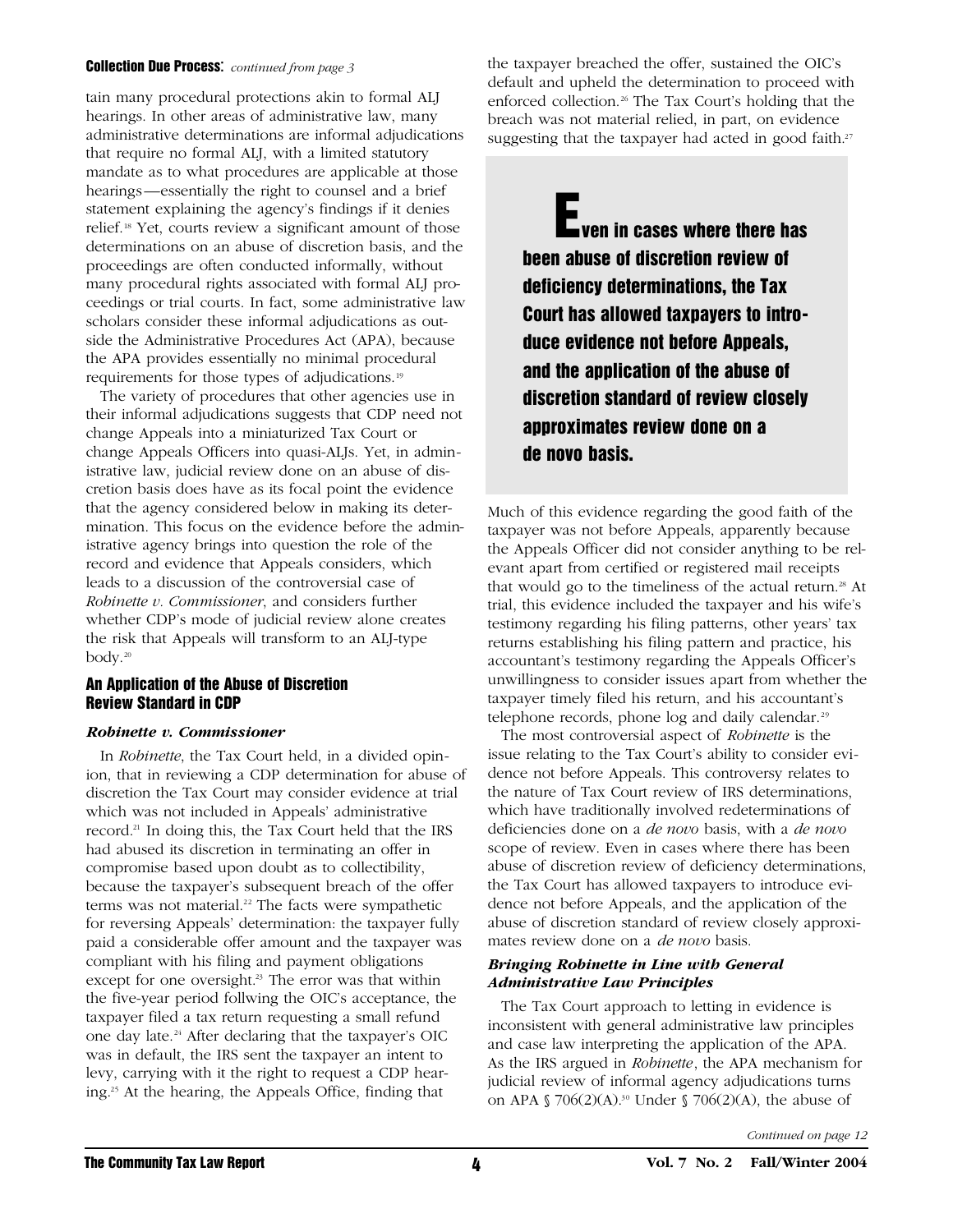#### Collection Due Process: *continued from page 4*

discretion standard, judicial review is deferential relative to a *de novo* standard of review, yet courts apply a "hard look" based upon the record before the agency, with the record already in existence serving as the focal point of the review.<sup>31</sup> In *Robinette*, the Tax Court held that the APA was inapplicable, mainly because, in part, APA § 559 provides that requirements of the APA are not to be interpreted to limit or repeal additional requirements imposed by statute or otherwise imposed by law.<sup>32</sup> As the *Robinette* majority points out, the Internal Revenue Code (IRC) has long provided a specific statutory framework for review of IRS's determinations, a framework that pre-dates the APA.<sup>33</sup> This review framework includes an opportunity to present information to the Tax Court that was not before Appeals, including evidence in deficiency determinations that the Tax Court has reviewed on an abuse of discretion basis.

Yet, despite this historical practice, as Judges Halpern

and Holmes point out in dissent, the majority's conclusion is based upon the premise that CDP is "part and parcel" of this pre-existing statutory framework.<sup>34</sup> While it is true that the Tax Court's procedures predate APA, and Congress did not intend to disturb existing pre-existing practice insofar as that practice relates to review of other determinations, the APA's applicability largely turns on how analogous CDP determinations are to deficiency determinations. It is here where reasonable people can differ. In

**The right to a de** novo scope of review in CDP cases also reflects the reality that many taxpayers before the IRS are not represented and may not be able to present sufficient evidence to Appeals, due to a number of reasons, including lack of sophistication and resources.

my view, review of collection determinations in CDP presents a dramatic departure from past practice, reflecting enough of a departure from a pre-existing statutory framework so that APA § 559 should not apply.<sup>35</sup> Collection decisions are different in kind from deficiency determinations, with a focus on a taxpayer's financial circumstances and how those circumstances intersect with the IRS's awesome powers as a creditor. Prior to CDP, the Anti-Injunction Act effectively barred consideration of IRS determinations regarding alternatives to enforced collection.<sup>36</sup> CDP changes that, and

allows taxpayers to challenge previously absolute agency discretion, and injects an element of judicial review following assessment and prior to payment—an altogether different stage in tax procedure.<sup>37</sup>

#### *Why Should We Care About the Tax Court's Application of the Standard?*

What is at stake in *Robinette?* I think the decision relates to a fundamental misperception about the means to protect taxpayer rights. *Robinette* reflects a judicial desire to correct for agency error, or at least maximize the potential to correct for agency error. In this way, *Robinette* can be seen as a taxpayer-friendly decision, yet I believe the decision for the Court to consider evidence not before Appeals carries with it risks to taxpayer rights and risks usurping collection functions best left to the IRS.

To appreciate this concern, it is again necessary to broaden the inquiry. In administrative law, the difference in the standard of review and how courts apply a particular standard reflects a contradiction between the desire to ensure deference to agency expertise and a concern that the government does not erroneously deprive an affected party of a protected right. In administrative law, this contradiction has manifested itself in varying ways, including a historical toothless application of the abuse of discretion review standard. Over time, with decisions like *Overton Park*, abuse of discretion review became much more searching, resulting in courts taking a "hard look" at agency determinations reviewed even under an abuse of discretion standard, which is more deferential than *de novo* review.<sup>38</sup> This evolution toward a less deferential application of the abuse of discretion standard reflected the courts' greater concern for reducing the risk of government deprivations or errors.

In tax, deference was reflected not by a loose definition of abuse of discretion review; rather, through the effect of the Anti-Injunction  $Act^{39}$  and the Declaratory Judgment Act,<sup>40</sup> whole classes of IRS determinations have been exempt from judicial review. Essentially, with limited exceptions, IRS decisions regarding the manner of collecting taxes, and the appropriateness of collection alternatives, were exempt from judicial review. Until CDP, deference to the agency has been absolute. (Ironically, abuse of discretion review in tax cases has traditionally been more searching and similar in effect to *de novo* review.)

The Tax Court's approach in *Robinette* is arguably taxpayer friendly, as the consideration of evidence not before the IRS enabled the Tax Court to reach a conclusion different from the IRS's. This in turn reflects the Tax Court's historical concern with providing itself with an opportunity to determine a correct tax liability, notwithstanding any agency practices prior to a tax's assessment.<sup>41</sup> The right to a *de novo* scope of review in CDP cases also reflects the reality that many taxpayers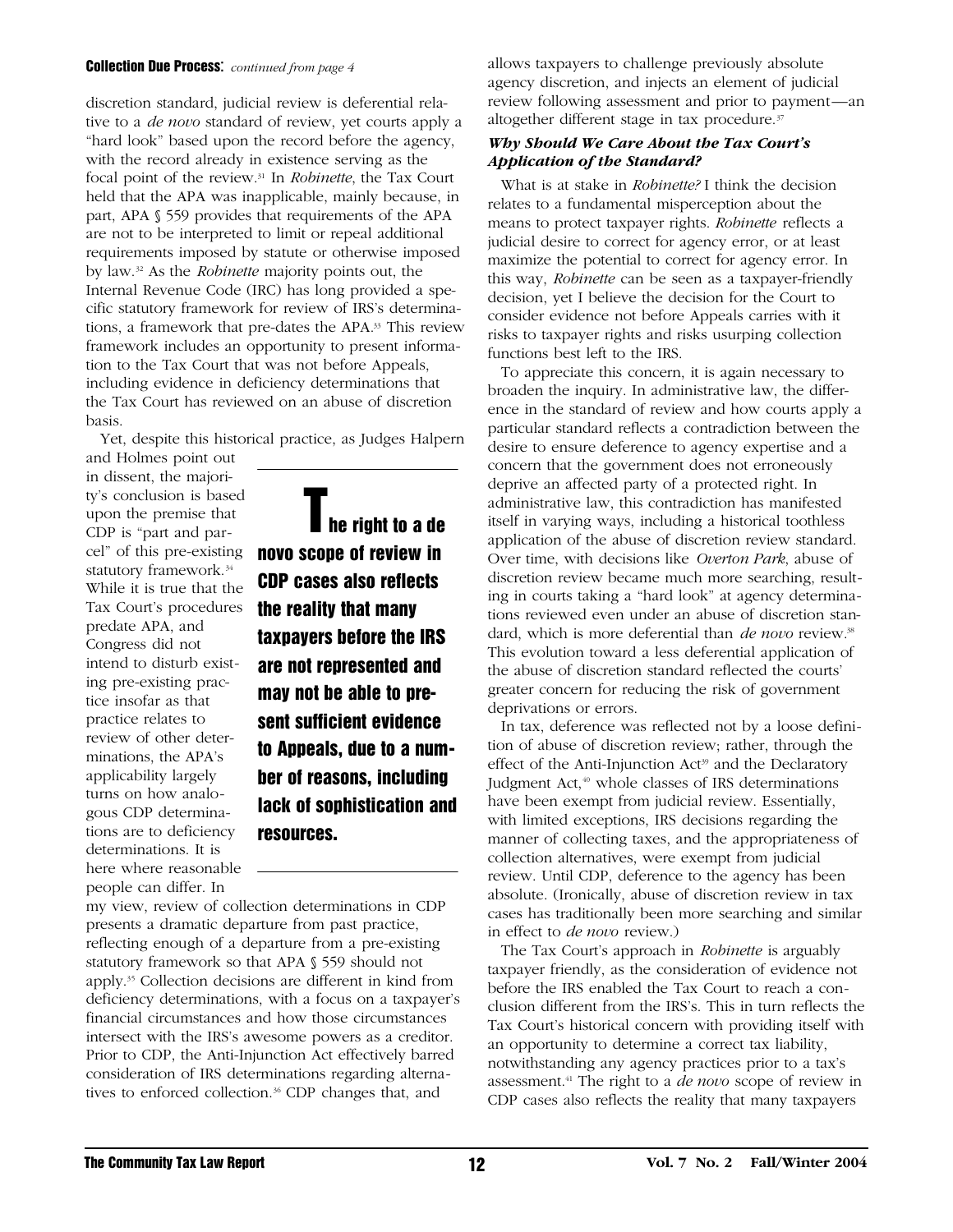before the IRS are not represented and may not be able to present sufficient evidence to Appeals, due to a number of reasons, including lack of sophistication and resources. Further, it also reflects the reality that informal procedures at Appeals may result in the IRS not considering information that might be relevant.

Yet, a failure to abide by the APA's general approach toward reviewing only material before an agency (called the "On the Record" rule in administrative law)

creates some risk that the IRS will take less care with its procedures at the hearing-level. For example, the On the Record rule creates incentives for the agency to conduct adequate procedures and provide sufficient explanations, so that a reviewing court will be able to perform its task of considering what an agency has decided, and the decision's rationale. Courts following the On the Record rule may conclude that the agency has acted improperly, through a failure to consider relevant material or explain

actions rationally, which should result in a remand and hopefully corrective agency practices. Often, better agency practice initially, compelled by the searching light of judicial review into what the agency did, provides more meaningful taxpayer protections than the possibility of more searching review.<sup>42</sup>

CDP creates challenges for the IRS and courts applying its provisions. At a time when many administrative law scholars are wrestling with injecting a floor of procedural protections in informal adjudications<sup>43</sup> and lamenting their all but exclusion from the APA, cases like *Robinette* reflect an aversion to injecting principles inherent in administrative law to tax determinations. While *Robinette* is ostensibly a taxpayer-friendly decision, its pedigree is one of isolation from broader administrative law principles. The Tax Court's casting its lot with the administrative law mainstream would ultimately provide a more systemic basis for taxpayer protection. The danger with the majority approach in *Robinette* is that it provides the cover for a judicial usurping of administrative function, which will not likely produce long-term systemic taxpayer benefits, though it may result in individualized correct decisions. Moreover, while arguably consistent with past Tax Court practice, it reflects a more radical approach to review of agency actions, departing from a pre-1998 universe of no judicial review to a more aggressive outcome-determinative review more akin to review of deficiency determinations. If the IRS knows that the court will consider new evidence on appeal and effectively substitute its judgment for that of the IRS, it creates little incentives to improve agency practice in the first instance.

#### *Conclusion*

Dread over injecting adversarial process in collection determinations is overstated, and minimizes the challenges that the IRS has experienced with some of its collection determinations. IRS performance in the collection function has been spotty at best, especially in

read over injecting adversarial process in collection determinations is overstated, and minimizes the challenges that the IRS has experienced with some of its collection determinations.

connection with its administration of offers in compromise, where it has had almost absolute discretion and performed as both an evidencegatherer and decision-maker. CDP, while born out of a farfrom-perfect legislative process, reflects a legislative shift away from absolute discretion and toward judicial review, albeit limited, of IRS collection action. This shift away from absolute decisionmaking agency power and toward a limited review, while radical for tax administration in

the collection context, is consistent with administrative law's mainstream. While far from perfect, CDP deserves to continue, mature, and hopefully evolve.  $\blacksquare$ 

*Leslie M. Book is an Associate Professor of Law and Director of the Federal tax Clinic at Villanova University School of Law. Allison Fiorio is a third year law student at Villanova University School of Law. Professor Book thanks Ms. Fioro for her research assistance and also thanks Bryan Camp for his insightful comments on an earlier draft of this article.* 

1 Leslie M. Book, *Due Process and New Process*, 3 COMMUN. TAX L. REP. 1 (Summer 1998).

2 Bryan T. Camp, *The Costs of CDP*, 105 TAX NOTES 1445, 1447 (2004); Allen Kenney, *Everson Evaluates State of IRS, Pledges Strong Agenda for 2005*, TAX NOTES TODAY, 2005 TNT 3-5 (January 5, 2005) ("Enforcement revenue grew 15 percent between 2003 and 2004, reaching a record high of \$43 billion for the year. The numbers also revealed an 18 percent upswing in the overall individual audit rate from fiscal 2003, as total individual audits climbed to slightly more than one million in 2004.").

3 For a discussion of the importance lawmakers place on enforcement during budget deficits, see Leslie M. Book, *The Poor and Tax Compliance: One Size Does Not Fit All*, 51 U. KAN. L. REV. 1145, 1153 n.26 (2003).

4 American Jobs Creation Act of 2004, Pub. L. No. 108-357 § 881, 118 Stat. 1418 (2004).

5 *See* Steve Johnson, *The 1998 Act and the Resources Link Between Tax Compliance and Tax Simplification*, 51 U. KAN. L. REV. 1013, 1061 (2003).

*Continued on page 14*